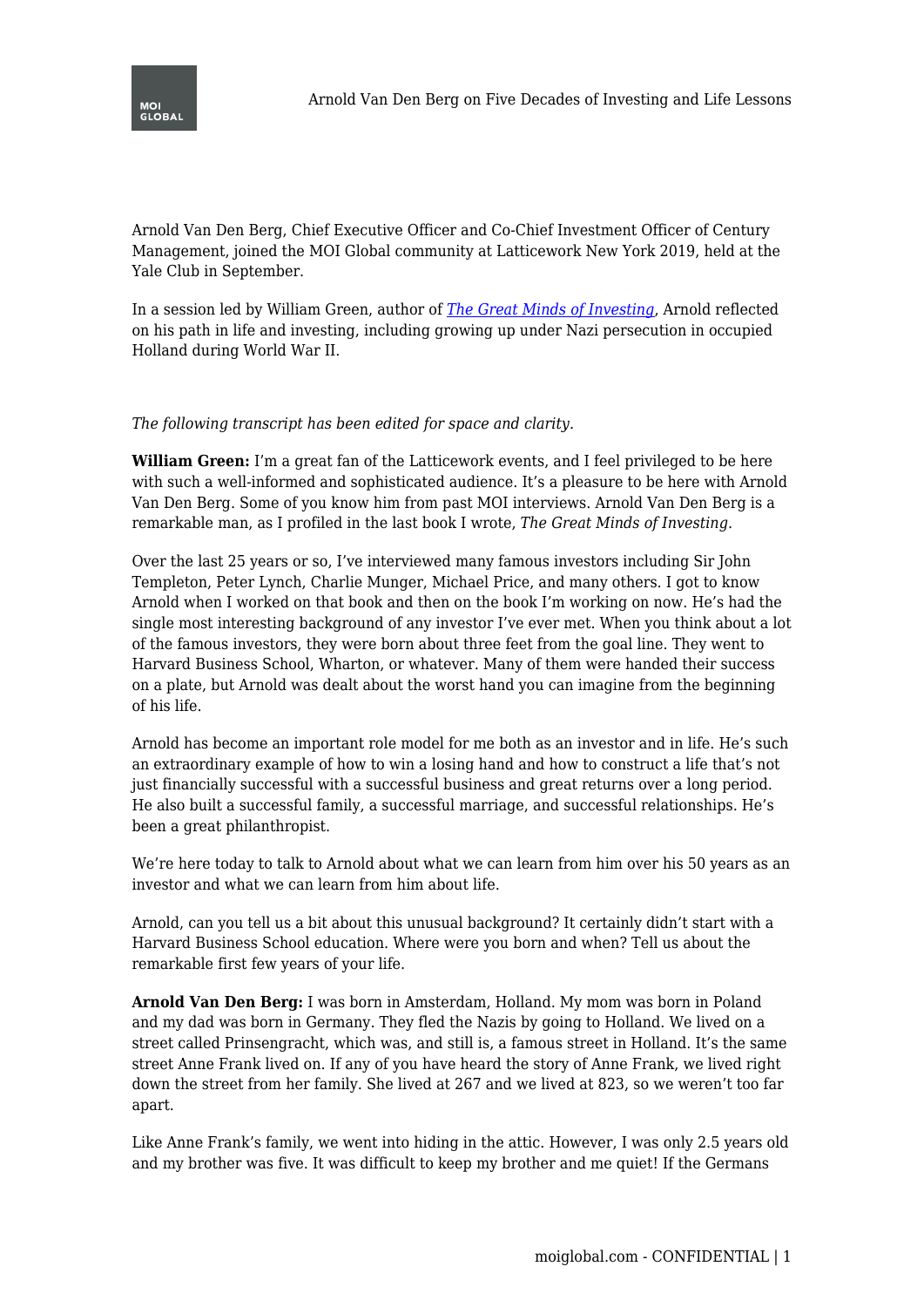

came looking for Jews, they would have heard us.

Our lives paralleled Anne Frank's except for one important decision my mom and dad made. My dad explains it this way: When you're in a real tough situation, rather than do nothing, you must take a gamble as wild and as ridiculous as it may be. I have studied this principle.

My parents' important decision – their gamble – involved a 19-year-old girl from the Dutch underground who volunteered to smuggle me through German lines to an orphanage. It was a high-risk operation because of the many checkpoints where the Germans checked passports. My parents used a fake passport because we didn't have papers, and there was a good chance the Germans would discover it was a fake. They put us on the train, and they put a Dutch underground man in front of us. When the guard came to check our passport, the Dutch underground man kept them busy talking and asking questions. He hoped the whistle would blow, forcing him to get off the train and avoid the passport check. He kept them busy. That plan worked. We sat on the train with this young girl and arrived at the orphanage a while later.

The Germans eventually caught my parents when they attempted to call on the phone to find out if my brother, Sid, and I arrived at the orphanage. They didn't have a phone in the house, so my mom insisted, "We must go call to see if Arnold and Sid got to their destination." My dad objected. He said, "You can't take the chance because we'll get caught." Finally, she said, "If you don't go with me, I'll go by myself." My dad said, "What could I say? I had to go. I had a bad feeling." After the Germans caught them, they shipped my parents to Auschwitz. Both survived.

After the war, my parents picked me up at the orphanage. The orphanage had many problems. It had a lot of physical deprivation. Often, we ran out of food and had no water. I almost died from malnutrition. If my folks had come six months later, I probably wouldn't have even been alive. Most of the kids there didn't live long.

In 1949, we came to the United States and settled in a low-income neighborhood in Los Angeles.

**Green:** I remember you once said you tried to figure out why that girl saved your life. You wondered why she took that risk. I was always fascinated and moved by your struggle to figure out why someone you didn't know would risk her life to save yours. I was fascinated by the impact that had on your life.

**Van Den Berg:** That was a profound thing. I struggled with that for many years. Why would this girl who never even met me risk her life to save me? More importantly, how could her dad send her on almost a suicide mission? If she had been caught, she'd have been shipped to Auschwitz, too. I struggled with that for many years, and I wondered what would make people do that.

After I graduated from high school, I went through a severe depression that lasted for years. I went to a psychiatrist and the first thing I asked him was, "Can you explain to me why this girl would risk her life for us?" He said, "Oh, that's simple." I said, "I've struggled with it my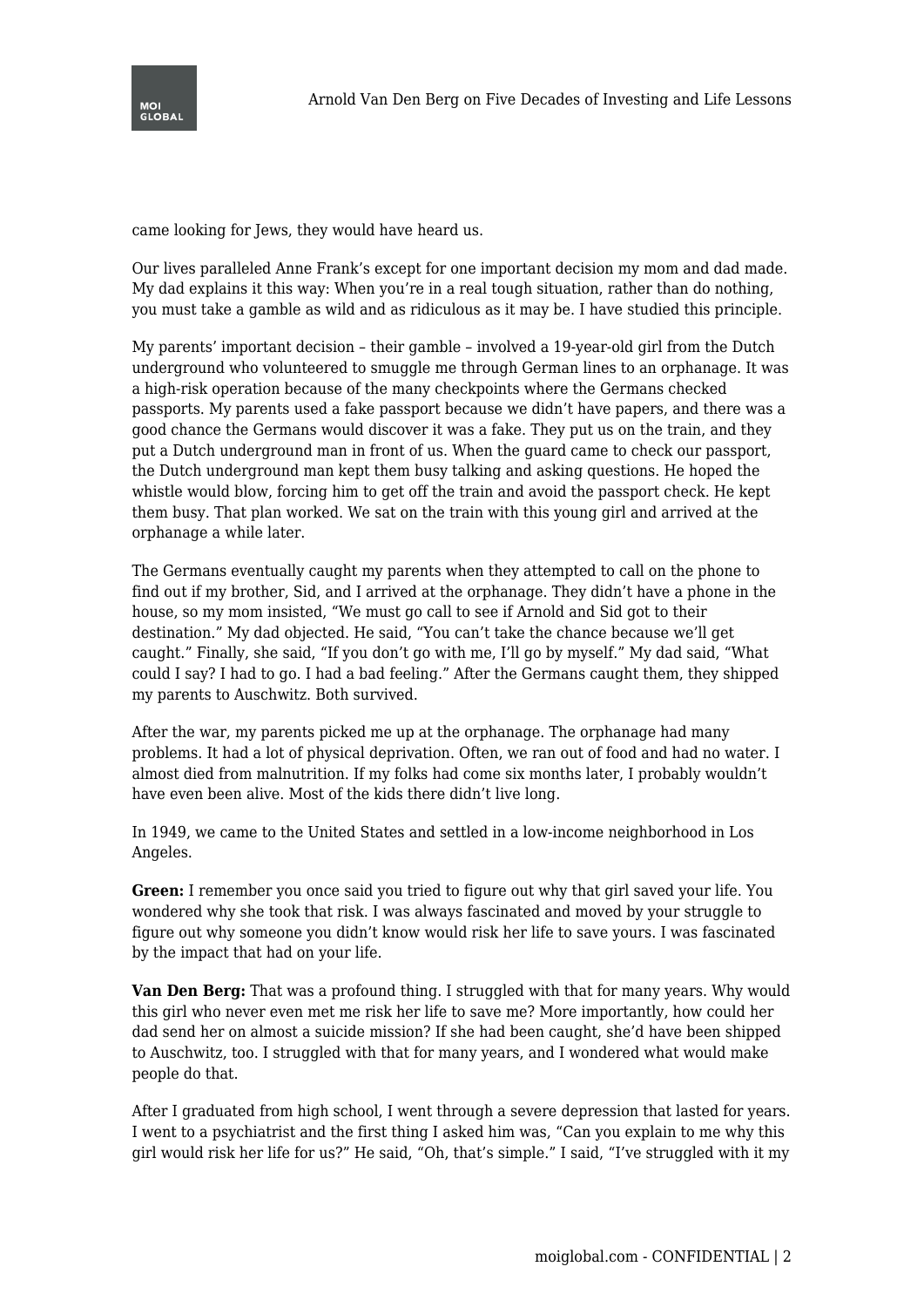

whole life."

He said, "If your principles are more important than your life, you sacrifice your life. If your life is more important than your principles, you sacrifice your principles."

That is a profound thought, and it influenced me the rest of my life. I thought about how many times in business and in life you get into a situation requiring a serious decision. If you have the right philosophy, you'll make the right decision. I determined I would develop the principles that would guide my life so that, god forbid, if I ever got into a position where I had to make that decision, I would choose to live up to the principles.

**Green:** When you got to Los Angeles, you lived in a poor neighborhood. You were malnourished, weak, and damaged from the experience you had endured. How did you get your life together? How did you get over the anger, the hatred, the resentment, and your sense of your own weakness and victimization so you could begin to construct a successful career as an investor?

**Van Den Berg:** I lived in a neighborhood where the culture was fighting. It was a tough neighborhood. If you were a good fighter and you were tough, everything was great. If you weren't, you were in trouble. I was in trouble. Everybody wanted to fight me. I got into a lot of fights, but I also avoided fights like the plague. Anytime somebody wanted to fight, I didn't want to fight. Once we were taking pictures and somebody pushed me into another kid. He was one of the tough kids in school, and he pushed me and said, "Okay, today in the bicycle yard, we'll have it out." The bicycle yard was the place where you settled your scores, the Supreme Court.

I was terrified. I didn't want to do it. The first day, I chickened out. I didn't show up. I hoped he'd go away, but he didn't. The next day, I decided I'd have to go to the bicycle yard. I can't stand living with the fact of chickening out even though I know I'll get slaughtered. I didn't invite my friends because I knew it would be embarrassing.

Anyway, we met at the bicycle yard. He hit me, knocked me down on the ground, put his knees on my chest, and beat me until he got tired of hitting me. I was terrified and so beat up they all laughed at me. Then they all left, and I went home. My face was all bloody and I had been kicked all over the place. I snuck in the back so my mom wouldn't see me. I washed my face and combed my hair. I looked up to see my face in the mirror. I looked okay. Then I thought, my god, this wasn't all that bad. This was the thing I feared the most, and here, I'd had the worst beating, and it wasn't all that bad. I felt my ribs. They were a little sore, but they were okay.

Then I thought, what if I had hit back? He wouldn't have hurt me as much, and I might have done some damage to him. I got excited. I was excited because I had overcome my fear!

It is fear that keeps all of us behind.

I went into the coach. I had been working on my strength, and he helped me learn how to fight. My buddies also taught me how to fight. I thought the next time I got into a fight, I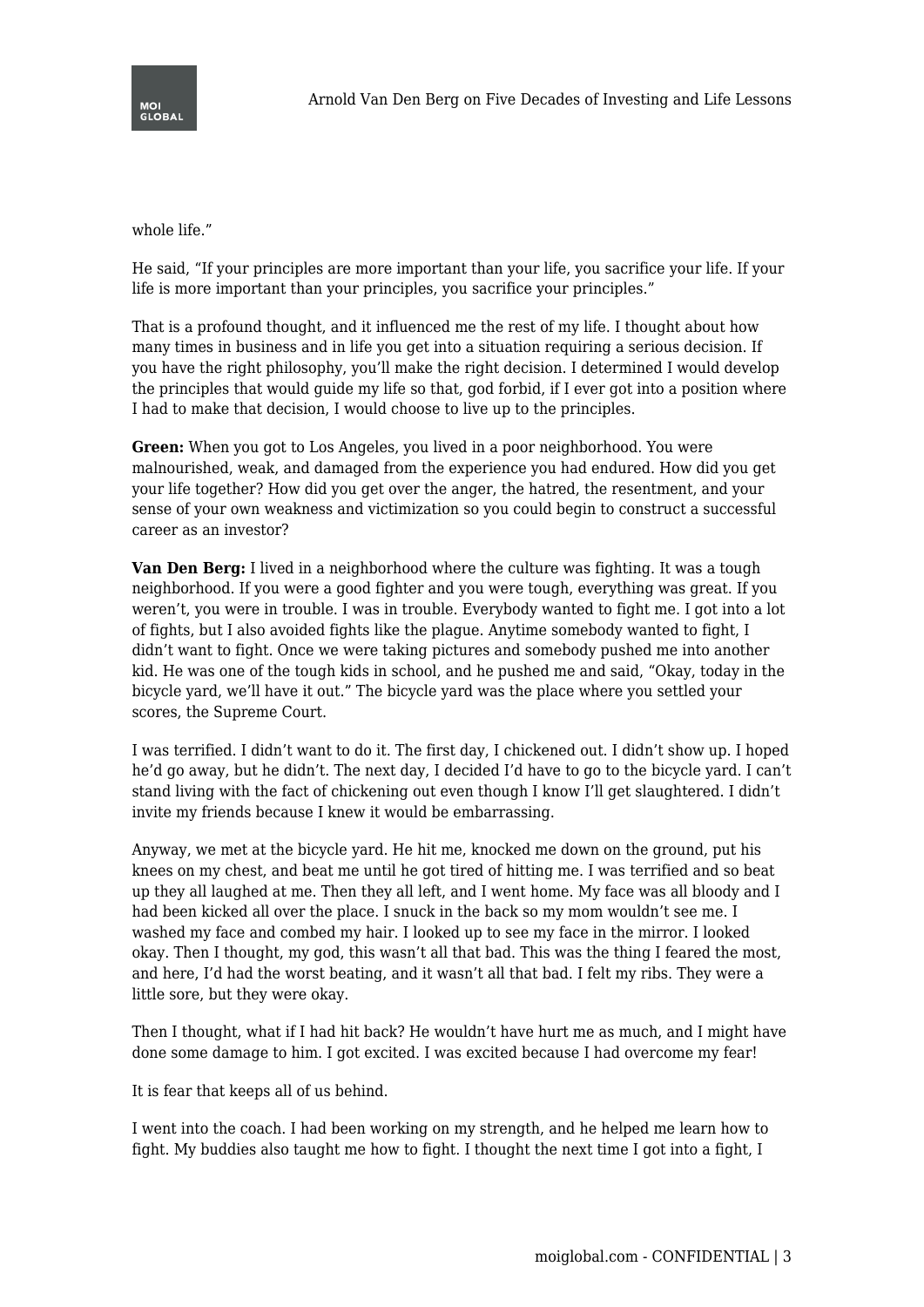

would hit hard, and we'd see what happens next.

It didn't take long before I got into another fight. It was behind the gym and I stood there ready to go. I had one more lesson I had failed to learn: You must throw the first punch. This guy hit me first. I went down. He hit me three times before I even got in a punch.

Here I was, almost out of breath, and I was ready to go down. I grabbed on to him real tight thinking if I could just hang on to him to get my breath back, at least then I could get a punch in. I can't go out of this fight without a punch. I grabbed him so tight he started to squeeze a little. I thought, my god, if I could do that again and push him down, he'd end up face down and I'd go on top of him. That's the ideal situation. I took a deep breath, I pushed him down and fell on top of him. I knew I had to take this guy out because if he got up, he'd kill me. He lay face down on the asphalt. Every time I hit him, it scraped his face. By the time he got up, his face was all bloody and he gave up. The next day at school, they said to him, "Man, what happened to you?" He said, "I got in a fight with Van Den Berg." I gained my confidence and got a little reputation.

During that time, I wanted to overcome my physical handicap. Once I walked into the gymnastic club and saw guys with big builds. They did spectacular things. I thought if I could do this, it would be great. I told the coach, "I'd like to become a gymnast." He looked at me and said, "Then you climb this rope." Rope climbing was a gymnastics event.

**Green:** Amazingly, rope climbing was once an Olympic event.

**Van Den Berg:** Yes, they discontinued it 30 years ago. Anyway, I started climbing the rope. I climbed it for two years. I would climb until my hands bled.

Somebody once walked off the gym and asked, "What do you do?" I said, "We have races up the rope." He said, "I want to have a race." Okay, and I thought I'd beat him. He beat me. I went home one night, and I planned to quit. I thought, if I can't even beat a guy that's never climbed a rope, how will I ever compete? When I got home, a thought flashed through my mind. It asked why I would give up. My thought reminded me I was getting stronger. I convinced myself not to quit. Two years later, I set the school rope climbing record. I won the league three years in a row. As a high school climber, I climbed in the National AAU, which was the national gymnastics champion, small college senior. Only three high school kids qualified, and I was one of them. I placed ninth in the nation. I ended up climbing a 20 foot rope. It's about from here to there in 3.5 seconds. I overcame my physical handicap.

**Green:** You said when you left the orphanage, you couldn't walk. You mostly crawled on your knees. Later you had been a victim, beaten up. How did you get from that place to becoming a money manager? What was the process? You didn't learn it at Yale Business School. Nobody taught you what's important as an investor. What did you do to teach yourself about how to invest? And what did you discover mattered most in terms of becoming a winning investor?

**Van Den Berg:** I did well in gymnastics, but I did terribly in academics. One of the most important lessons I learned from my parents, my psychiatrist, and in gymnastics concerned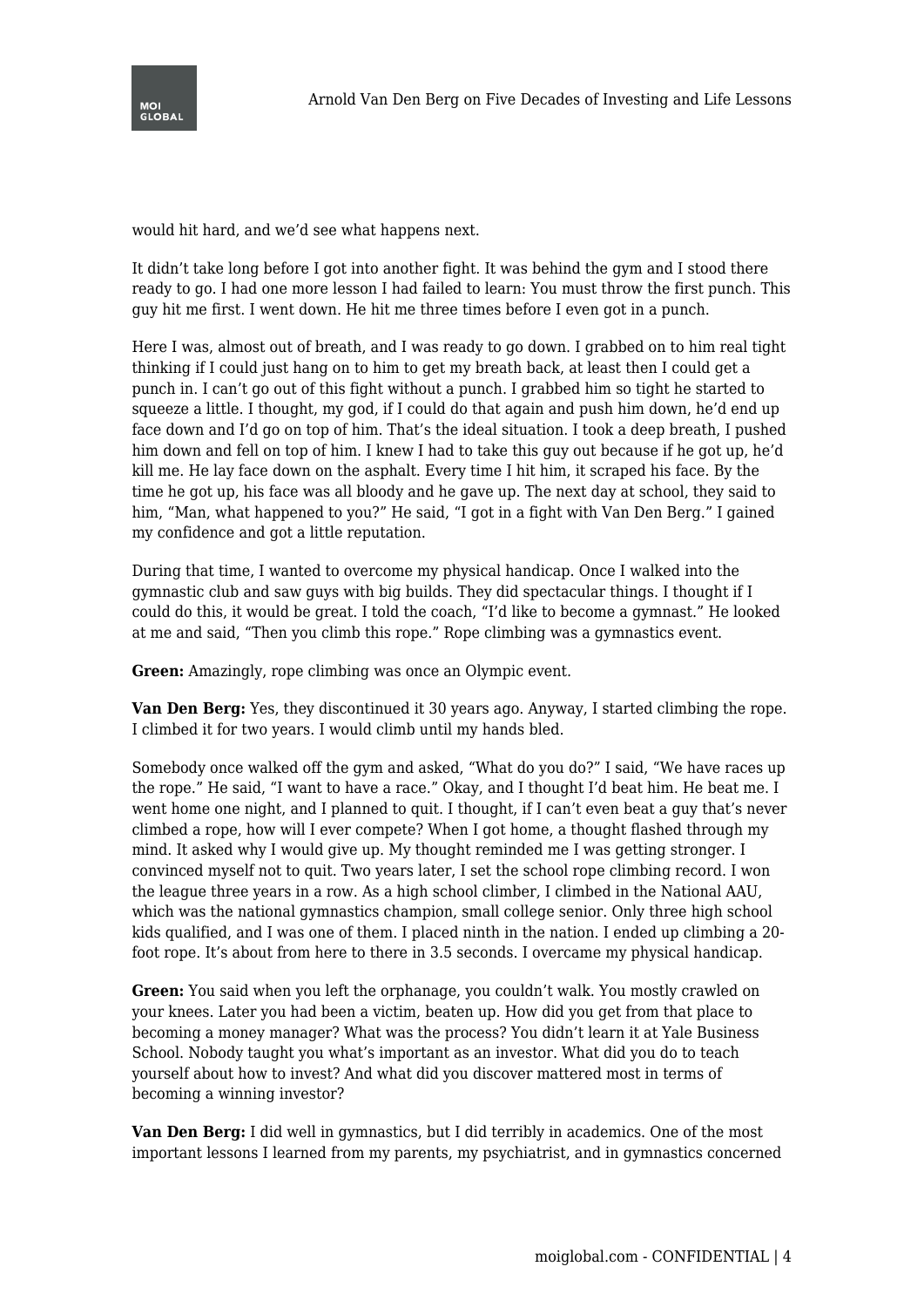

the subconscious mind. I learned how to use the subconscious mind; I learned by accident in gymnastics. I didn't even know what a subconscious mind was. But I had done all the right things, accidentally. I became a champion by using this technique to use my subconscious mind.

When I visited the psychiatrist, I told him I wanted to become a money manager. I told him about my rope climbing technique. I would get in front of a mirror and visualize my moves. I repeated to myself that I would be a great champion. I was obsessed with it. It became a subconscious program. Even in a meet, I would get the feeling I would win. It just came to me. The psychiatrist said, "What you did in gymnastics is what we teach in sports psychology. We teach the repetition, the visualization, the setting of goals, and sticking to it no matter what." He said, "If you do the same thing in your business, the same thing will happen."

As he said that, I got chills on my right arm. Whenever I hear a truth, my right arm gets chills, and I knew it was right. I went home that day. I lived in a studio apartment. I cleared out my studio apartment, put a desk in the middle of the room, and decided I would start my company. However, I had no education, no money, and no clients. It's a tough way to get the business going, certainly not a start enabling a five-year cash flow projection!

One day after high school, my mom gave me a great thought. I was a little depressed because I wasn't sure what I would do. I worked in a gas station for \$1.15 an hour. There wasn't much of a future there. My mom said, "Arnold, you look a little depressed. What's the matter?" I said, " Mom, I'm trying to figure out what I'll do for a living. The gas station doesn't give much opportunity." She said, "There are only two kinds of people. There is a businessman and a yekke." I said, "What's a yekke?" She said, "A yekke is a guy like your dad. Ask him any question about any subject – music, mathematics, philosophy, history – and he can give an answer. Can he make money? Nothing." Then she said, "Ask your mother. Does she know about music or mathematics? No. Does she care? No. Can she make money? I can make money. It's easy. You become either a yekke or a businessman. Yekkes can be happy even though they don't make money. They can get one degree after another. If you want to make money, the solution is easy: Become a businessman."

I worked in different jobs. I got a job at a printshop and I became a supervisor. One day, I saw an ad about owning your own business. I thought that's it. I'll check that ad out. It was an insurance sales program. I had no knowledge of finance. The insurance guy showed me a policy where it's just 2% a year. After 40 years, you have all this money. Since I didn't know anything about it, it looked like I could earn a lot of money. I started selling insurance parttime, and after six months I converted to full-time. I did well at first. Before long I was at the top of the market. That was 1968 and the insurance companies decided to go into mutual funds. I started reading about mutual funds. I attended a meeting and was overwhelmed. In my insurance jobs I looked at 2% returns, but mutual funds offered returns of 10% to 15% at the top of the market. I decided I had found my life's calling. I got my mutual fund license near the top of the market six months before it peaked. Then it went into a sickening slide for six years.

**Green:** You set up your business in 1974 just as the market was about to crash. Many of us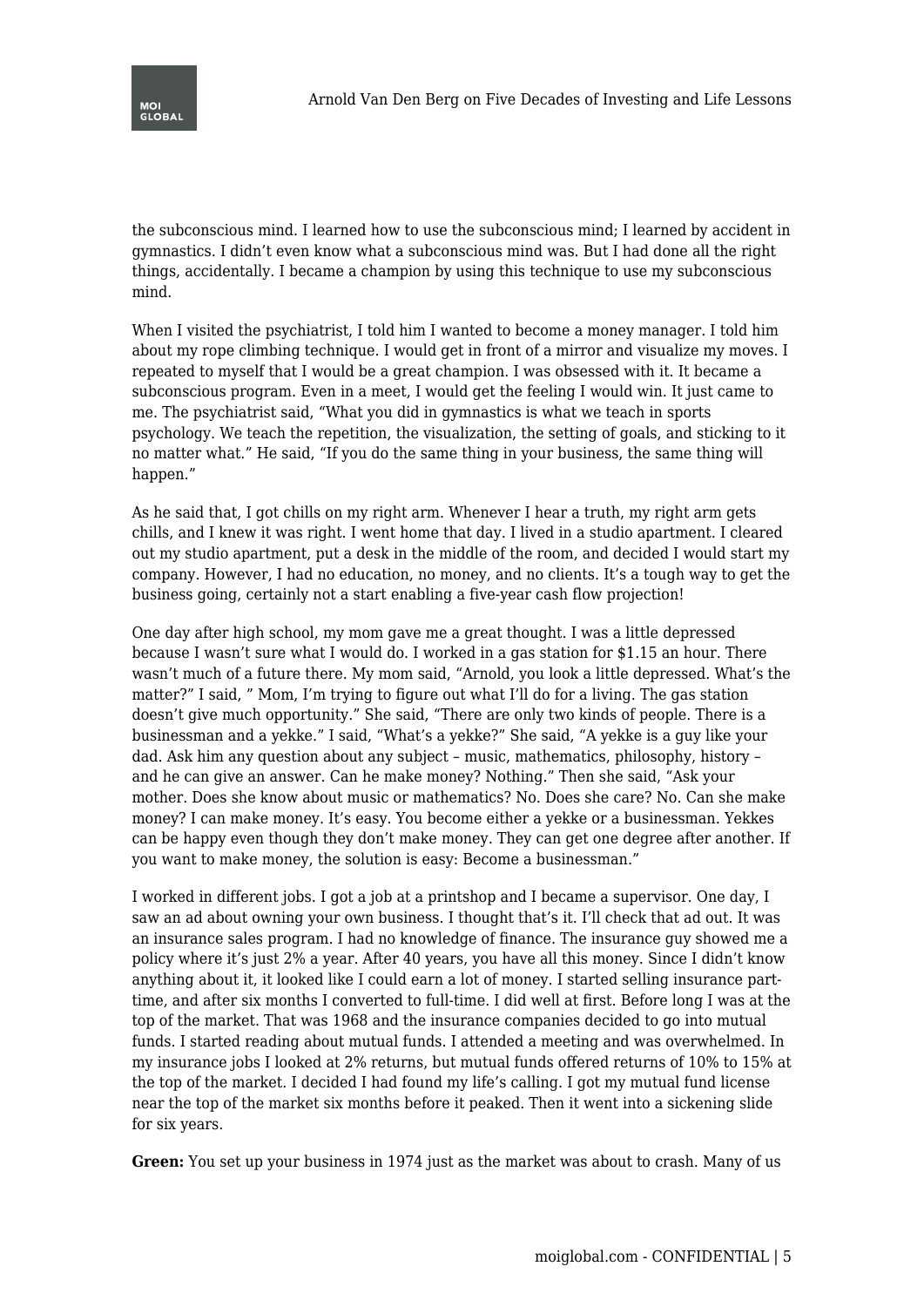

here have not endured many tumultuous times. Are there things you learned early in your investing career that enabled you to survive and thrive for 45 years in the business? Longevity is unbelievably important, and you've managed that.

**Van Den Berg:** I sold mutual funds all the way down in the market for six years. The market had peaked in 1969. It declined for 1.5 years, rose for 1.5 years, then it went straight down for two more years. Here's a six-year cycle, and now I'm getting nearer the bottom of the market. But during that time, I tried to figure out why these mutual funds didn't do well. I went to the meetings. These guys were geniuses, and I was in awe of them. I enthusiastically sold all of their funds to my best friends from high school, and they all lost money. It was agonizing for years. I decided to study the market myself. I ran across articles about Benjamin Graham. I read everything I could get my hands on during that six-year period. That was my education. During the down market, I studied the market.

I gained confidence from my folks' experience in the concentration camp, from what the psychiatrist told me, and from my gymnastics experience. I started studying the subconscious mind. The psychiatrist told me all the wonderful things the subconscious mind could do. I said if it could do all these things, I would spend the rest of my life studying, and I have. I have 45 years of notes on the subconscious mind and how it works. That has been my guiding principle.

I can say to everyone in this audience you can gain in your life – whether it's investing, in marriage, in family, in friends – by studying the subconscious mind. Carl Jung said if you don't understand your subconscious mind, your life will end up a certain way. You'll think it's fate, but it's not fate. It's what you programed in your subconscious mind. The subconscious mind does not think, it acts. It's just like typing into a computer. We have 15,000 to 17,000 thoughts per day. Can you imagine if we had a sheet here, and every time you had a negative thought, you'd get a black dot? If you had a positive thought, you'd get an orange dot? What would that sheet look like at the end of the day? From 65% to 70% of our thoughts are negative. These thoughts create neural pathways in your mind either on a negative or positive thing.

I've learned three important truths from my studies. Number one, you must be totally honest to get the most out of your subconscious mind.

You cannot deceive yourself. Imagine part of your computer programs you to do one thing, and the other part of the computer programs you to do the other thing. Your life gets messed up and confused. But if you have a truth, if you always stick to the same principle and you work that principle repetitiously in your mind, your subconscious mind will program you into the type of person you want to be. The most important key is repetition. Always repeat the things you want to become, the things you believe in. That's what I did during my whole career. I programmed my subconscious that I would become successful and have a great family. I had everything mapped out. They all seemed impossible, but they all came true because of that realization.

Here's another principle you'll learn from the subconscious mind: You cannot do good and not get paid.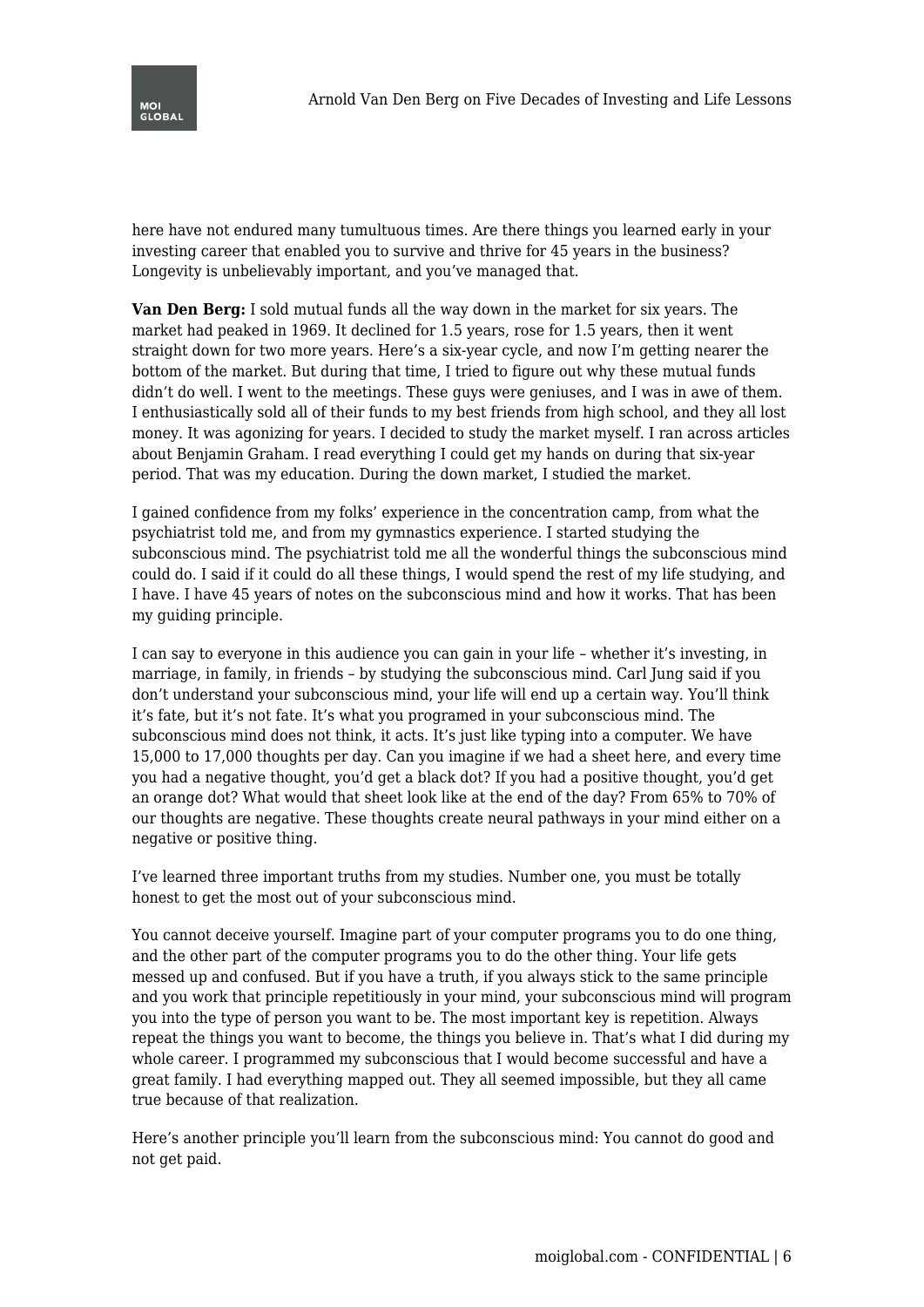

Whatever you do right, you will be paid. That's how the universe works. I have done consulting and helped people in financial situations that prevented them from paying me. I can't believe how I got paid! I recently got an inheritance from a client whose mother I helped. It was a huge sum of money plus a brand-new Cadillac and all kinds of other things. This was 20 years after I helped her. People said, "You did all this work, but you didn't get paid." I said, "I did get paid!" So, you get paid. The other thing is if you do wrong, you'll start to feel guilty and your subconscious mind will do things that work against you.

The important thing is to have the goal, the vision. The next thing is belief. We find through studying the subconscious mind that belief is so powerful, it can influence your genes and DNA. Belief is the single most important thing in life.

What should you do if you don't have a lot of faith? How do you develop the faith? Repetition.

Use repetition for whatever you want to do. Even if you don't believe it at the time, if you repeat if often enough, the subconscious will believe and then it will start acting on what you want to do. You develop faith in yourself. You develop faith in other people. You develop faith in life. You believe things will work out well no matter what you do.

I have a saying I always tell people. When you must make a decision that's not necessarily good for you but it's the right thing to do, you'll never go wrong doing the right thing. If you do the right thing, things will work out better even if you don't think so at the time. That's what guided me, and that's what still motivates me today.

**Green:** When I was a young man, I discussed a great deal with John Templeton about how to gain control of one's thoughts and mind. I totally dismissed those ideas and, in retrospect, realized I had been wrong. In practical terms, if there were one or two things you could do to harness the power of visualization or the power of repetition, what would they be?

**Van Den Berg:** I'll give you my answer, but there's a good book called Think and Grow Rich. Many of you have probably heard about it. Many of you have probably read it. You don't read it once. You read it 30 times because Andrew Carnegie laid out truths in that book. This is how he built his fortune. I read that book. It was one of my organized books, and I've read that and studied it. Of course, I have a whole library on it now.

Here's the simple principle: First I roll out a goal about how much money you want to make. I did this, then visualized that goal and repeated it over and over.

I remember when I was married with two kids. The business was not doing well. It was hard for me to get clients, and this continued for about seven or eight years. I struggled with this. My wife was doing the books one night and she got tears in her eyes. She said, "Arnold, I see you working day and night and we're getting into more debt. I'd like to get a job so I can help you until the business turns." I said, "No. I just got through with the shrink and he told me how important parents are. We can't have the parents working and not have the kids. I'll be sending that money to pay for a shrink for my kids. You stay with the kids." Then I said, "Give me one of your checks." She was writing out the bills. I wrote out a check to Eileen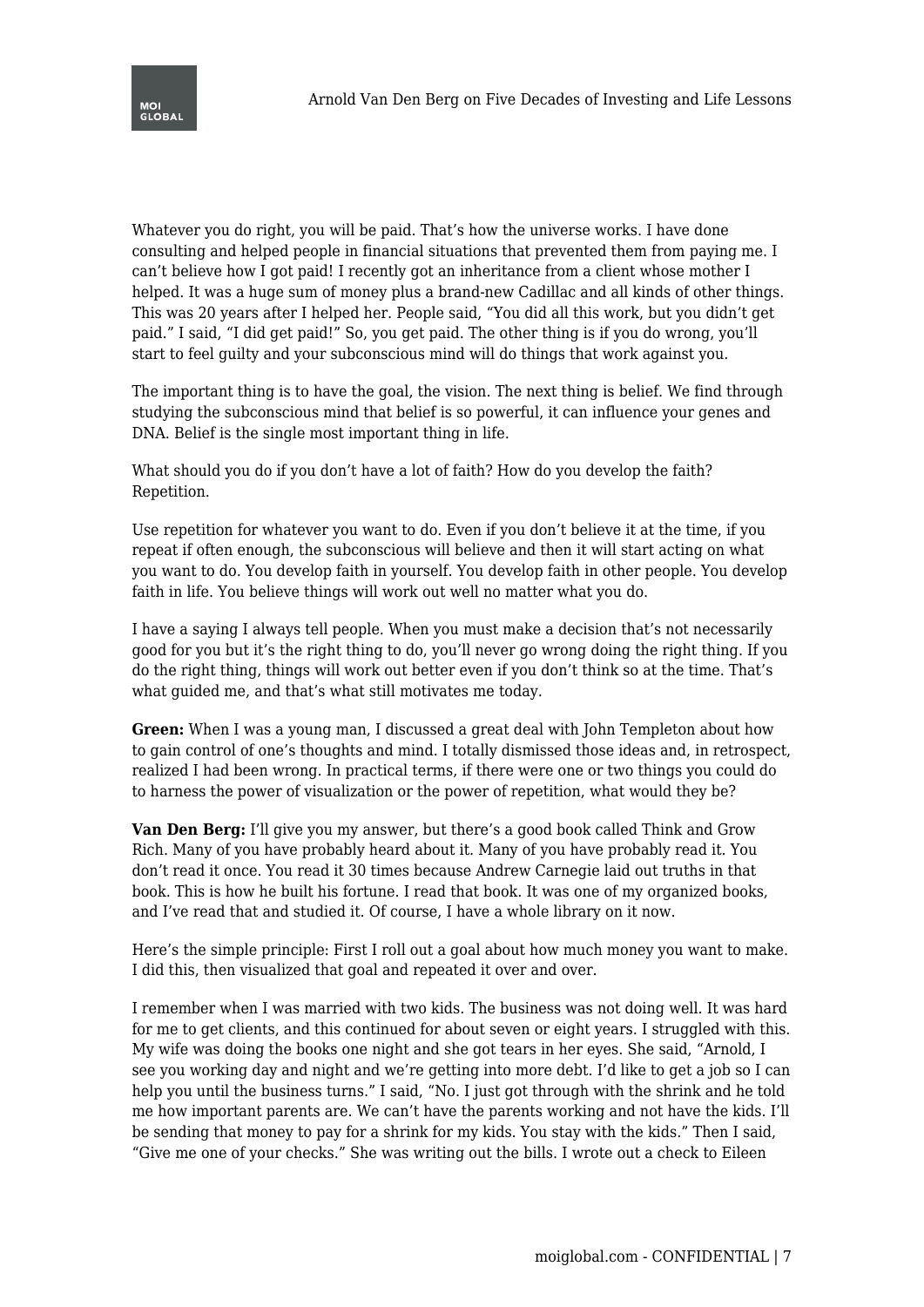

Van Den Berg for \$250,000 for "something you might like." This was 40 years ago, so it's worth about \$1.5 million now. I said, "Don't cash it this week, but one of these days, you'll be able to cash it."

About five years ago she said, "Can you transfer some money into my account? I'm running low." I said, "You mean to tell me you spent all that money I gave you?" Then she said, "Oh, I saved the check." I have the check now, but I believed that no matter what happened, it would work out. The worse it got, the more I believed it. You develop a strength within you that says you know it's going to happen even though you don't know how. You keep going. The more you keep going, the more you develop that strength.

After struggling for about seven or eight years, I finally got enough clients to pay the bills and everything else. There was one stock I liked, Masland Carpets. I remember the details even today. The stock price had risen \$22 in one day. It finally rose to a level that both got to the point where not only could I make money for my clients but had a few bucks so I could invest myself. I had started my own portfolio, and I bought some there and a broker called me up and said, "Arnie, Masland Carpet is up \$22." It was great, and I was thrilled to hear the stock rose so much. Then I remembered I had some shares myself, and I was even more excited. Then I realized I made a mistake in my portfolio. I had bought twice as much as I should have. In one day, I made \$16,000. This was 35 years ago. That was a lot of money then. I called my wife and said, "I want you to come down for lunch. I have something to tell you. We're going to celebrate."

I could see the turning point now. I was starting to make some money, and I was making money on my portfolio, and things started moving along.

**Green:** You went through some difficult periods over the years. The first was probably 1974 and the six-year period. Then 1987 when everyone was bullish before the market crashed and you had 50% in cash. Then again in 1999 and 2000 when you were out of step; while everyone else was buying tech you underperformed massively. Mohnish Pabrai once gave me this great phrase when he said the thing about great investors is their ability to endure pain.

Will you talk about how you coped with the pressure from your clients saying, "You're a schmuck. Just buy tech," or, "You're a schmuck. Just take your money out of cash and pour it into the market." How did you deal with the sheer intensity of criticism and the sense of loneliness you had when you were out of step?

**Van Den Berg:** You've often said I was not dealt a good hand of cards. The older I get and the more I think about it, in some ways I was dealt a good hand. I learned as a kid from what my parents suffered in the concentration camp. They lost 39 members of our family. My mom and dad were the only survivors out of a big family. I learned you must learn to deal with the pain. As you work through the pain, you gain insights you could otherwise never have seen. I would never want to relive it, but I'm grateful because I learned things you could not learn in a college or in a book. You must experience it.

I learned to commit to learning the business. I had a whole bookshelf of books I set out to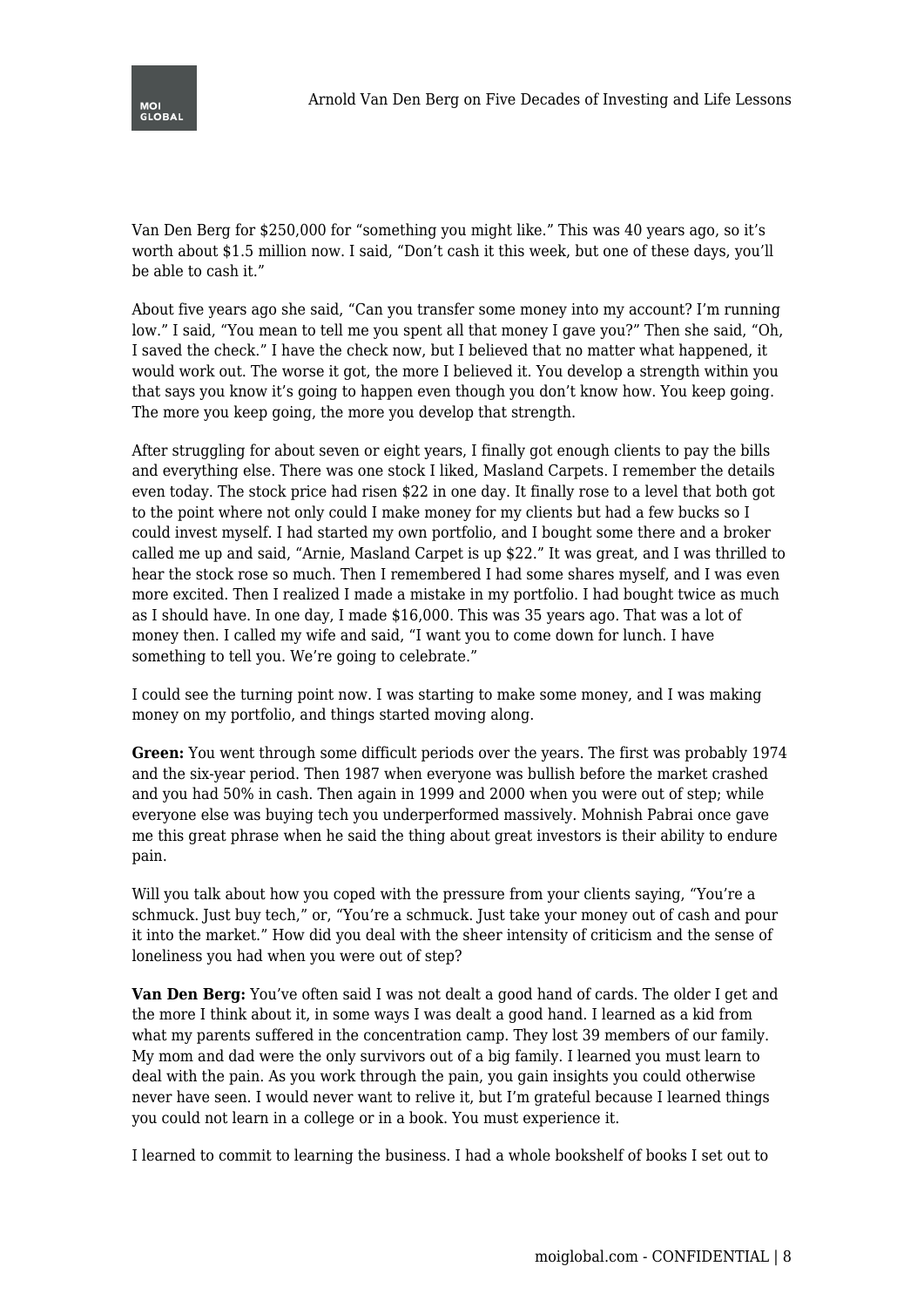read. I read every day. I read for three hours at night and studied and worked on it. You develop conviction within yourself, and there's something inside of you that tells you that. For example, I was studying the earthquake in California 30 years ago. I tried to figure out how I would protect my clients from the earthquake because many had real estate. I studied the earthquake and finally decided not to learn geology to predict the quake. Instead, I would hire an expert. I hired a guy from Caltech to draw the fault line on a freeway map so I could show a client and say, "Look, William, your home is three miles from the fault line. You must be at least 20 miles away or you'll have a problem." The more I studied it, the more I realized this quake will be so catastrophic, maybe I should have an office outside the city – at that time, we didn't have cellphones – so if there's an earthquake, I'll be able to trade stocks during the quake. Then, instead, I decided to have the main office outside and have a little office in LA. That is how I have it now.

Anyway, I thought I was getting carried away with this feeling about it. My wife is intuitive. She's got radar. I thought I'd take her to meet with the seismologist and see what she thinks because I didn't want her to think I was going nuts by moving the family and business out of the city. She was quiet during the whole thing, like she usually is. On the way back, I asked, "What's your thinking?" She said, "Arnold, I think we ought to take the whole family and move out of state." I looked at her and said, "That's exactly what I'm thinking, but I didn't want you to think I was going nuts." She said, "No, you're doing the right thing. We should move."

I called the kids. Scott, my son, is back there. He was working in a real estate operation right on the beach, looking out at the beautiful girls on the beach there. He said to me, "You want to move out of state? Have you been to my office and looked out the window?" He was a single guy and all these beautiful girls, and I said, "No, I haven't." He giggled. He said, "Where did you want to meet, Albuquerque, New Mexico?" Nobody wanted to move. We thought, if the kids won't move, we won't move. We stayed, and one day Scott called me and said, "Hey, Dad, are you still thinking about moving?" I said, "I'd move tomorrow." Anyway, he got the whole family together. We moved to Austin, Texas. He did the research. We looked for six of the best cities and Austin was our choice. Four months later a devastating earthquake hit our neighborhood. I returned to our neighborhood and saw homes off the blocks, and 22 people died in an apartment building a block away. The building caved in. I had this feeling by studying it, but it was my subconscious directing me. Once you get that conviction, you act on it even though it doesn't seem to be the right thing.

**Green:** I remember talking to Howard Marks about this and saying, "You're one of the most rational men I've ever met. Where does intuition come into this?" He said he thinks most of his decisions are intuitive, not rational. It's an extraordinary contradiction or paradox. He also said he thinks most of Buffett's decisions are ultimately intuitive, too, though they are based on enormous research and knowledge.

**Van Den Berg:** Let me tell you the difference between intuition and fear, because they seem to be the same. I had a client, a woman who grew up the hard way. She learned to live by her wits. She was a smart woman married to a successful attorney. Whenever the market went down, she called me panicked saying, "My gut tells me that this will be bad. All my life,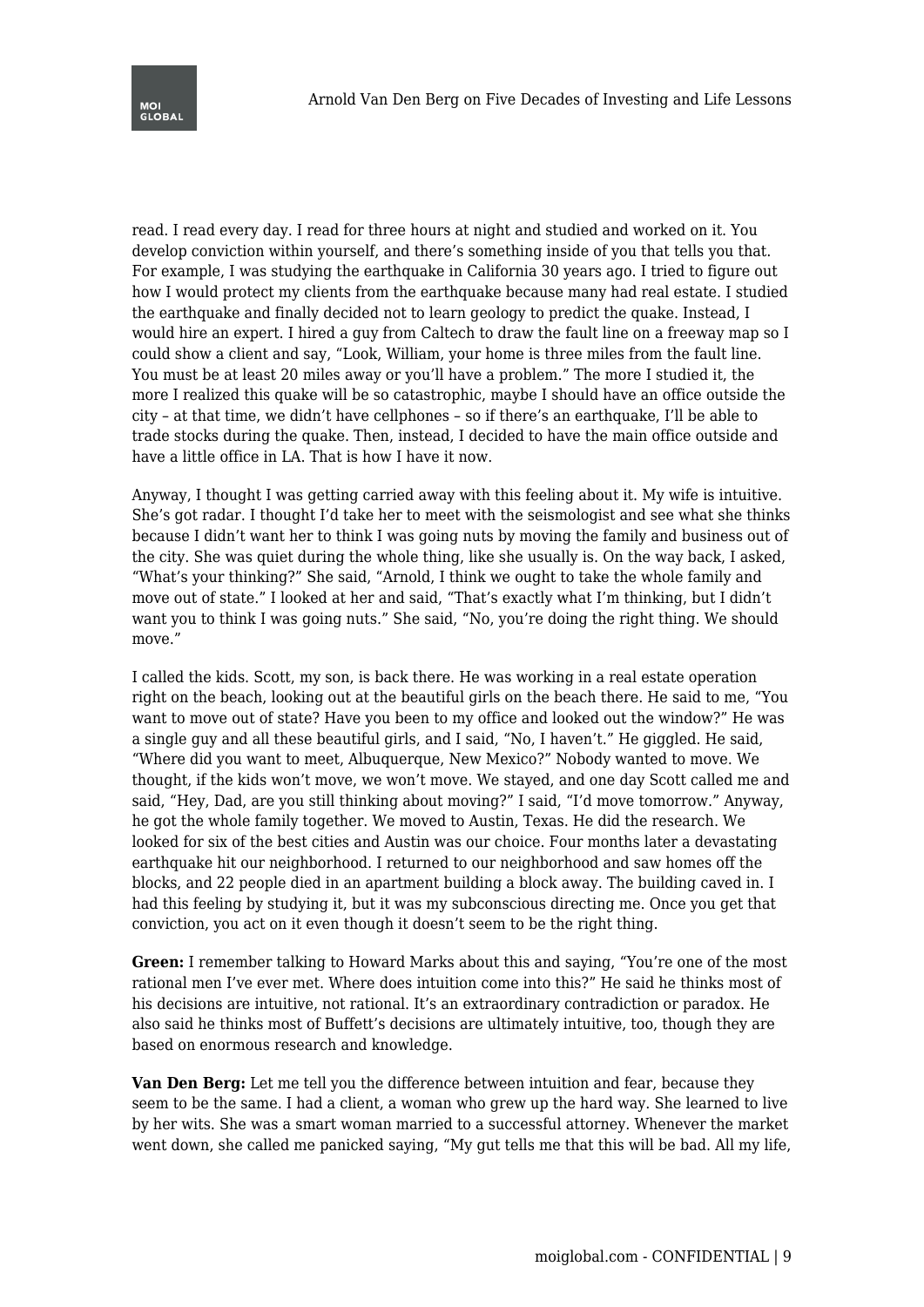

I've relied upon my gut, my intuition." Her intuition worked well with people and where she had experience. But in the market, she had no experience. I told her she was not experiencing intuition. She was experiencing fear, and they feel the same way. Fear comes about when you don't know, and you don't have any experience. Then you get this feeling. But when you understand the situation and it gives you that intuition, it is confirmation your subconscious mind directs it. But when your subconscious mind works from fear, then you make the wrong decision. You must distinguish guidance from your subconscious based on fear from guidance based on knowledge and experience.

**Green:** You are, once again, out of step with the market in many ways. Everyone has decided inflation is dead. Therefore, people don't want to invest in commodities. Yet you have taken another contrarian view. Will you please explain what you're doing and what you regard as an historic opportunity based on your half century of knowledge of the market.

**Van Den Berg:** When you get a consensus of contrary opinion by the media, the analysts, even the people in the business, then you have a true contrary opinion. That means an industry or certain stocks get beaten to a level that you cannot imagine. You could only go to 1975, 1987, or 2009 to compare it. I started in the business a few months before the bottom. At the time, there was an article titled, "The Death of Equities." The article showed there was no way stocks could go up. But I had a strong feeling based on my studies of Benjamin Graham. When stocks sold at 5x earnings, paid 7% dividend yields, and traded at 75% to 50% of book even during the Depression, Benjamin Graham managed money. That impressed me. He said that is the buy zone no matter how bad it looked. When this article came out and I attended social gatherings, people asked what I do for a living. When I said I was an investment counselor, they acted like I had bad breath! People had lost money for seven years. They didn't want to be talking stocks. But I had the feeling they were wrong. I told my wife, "The world will either end, in which case it doesn't matter, or we will make a lot of money." The people who tell you the world will end are the ones who die off while the world keeps going.

A recent Business Week lead story was titled, "Is Inflation Dead?" You should all take notice. Mine is the ultimate contrary opinion. I suggest, based on my studies (and I've been wrong for the last few years) there's a good possibility we will have inflation. But even if we don't, commodity stock prices, commodity prices across the board, even agricultural prices are down so much because everybody believes the big problem in the world is an impending recession. We will not have a recession – that's only my personal belief. Please don't go buy it. I believe we will have inflation.

Let me give you some numbers. In 1972, the inflation rate was 2.7%. In 1973, in one year, it went from 2.7% to 6%. Then it went from 6% to almost 11%. In two years, it went from 2.7% to 11%. You know what happened to gold? It went from \$44 to \$183 in those two years. After that, gold rose to \$600 in 1980. Oil went from \$1.82 to \$11. Meanwhile the market was going down an average 75%. Look what happens to a multiple. If you've got an 18 or 19 multiple at 2.5% to 3% inflation, by the time you get to 4%, that multiple is down to 12%. By the time you get to 10% or 11%, you have an 8% to 10% multiple, which is what happened in 1974. I'm not predicting we will have that inflation level. I'm suggesting you watch the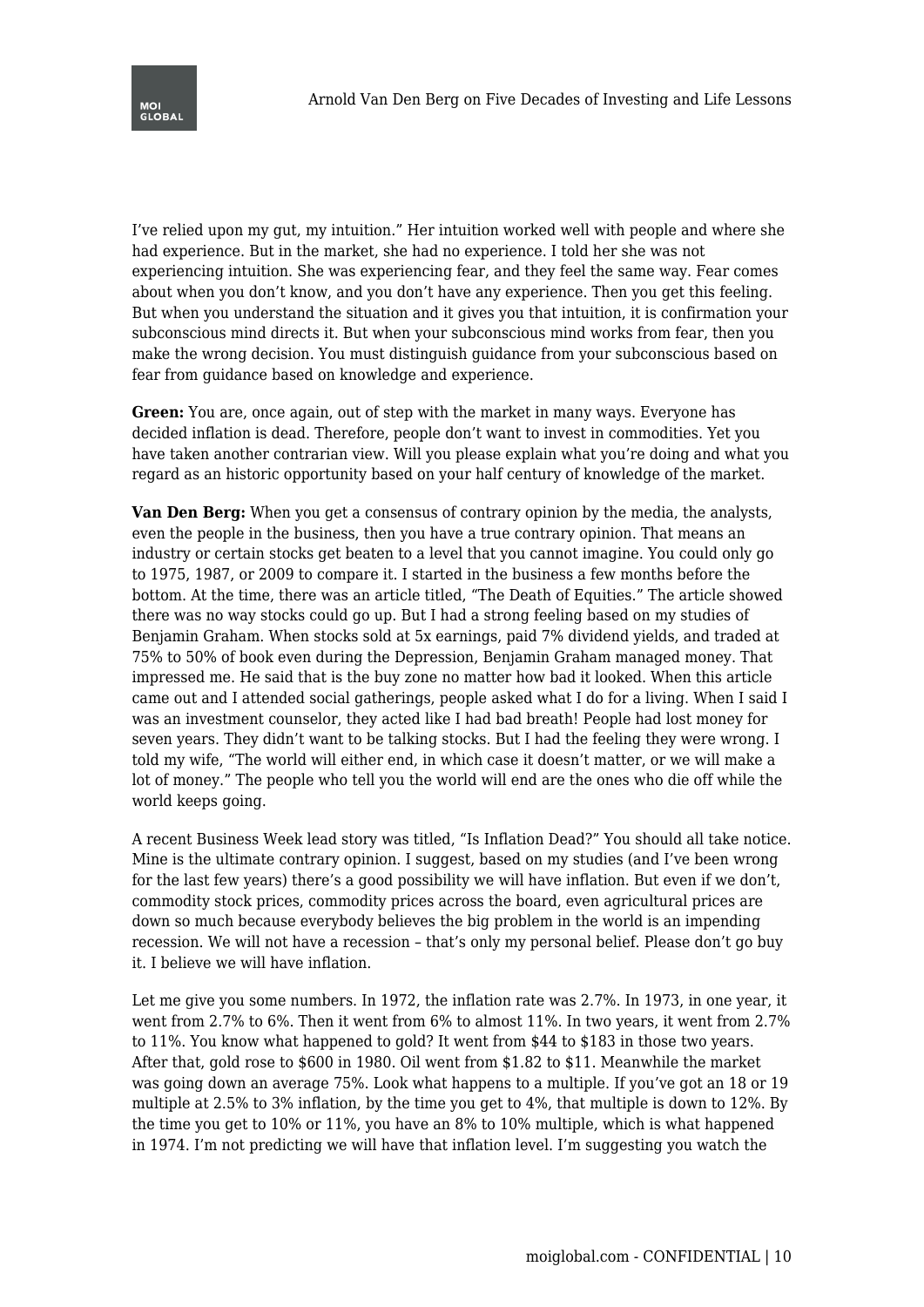

inflation rate once it gets past 3.5% to 4%. Once it does, make sure you adjust your multiples down. When you look at your four or five-year projection of where this stock will go and you're using a 17 or 18 multiple when it's going to be 8, you're going to be somewhat off in your calculation. I am trying to say we don't make predictions. We just look at probability.

Let me give you a statistic. The Goldman Sachs Index, which is 35% energy and all commodities, and you divide it by the S&P today, the commodities are the cheapest in 50 years. That gets my attention. What will it take to make these commodity prices go up? Not much because if you have 3% or 4% inflation, that'll get it going. Then money will come out of the stock market and go into commodities. One of the great opportunities today is in the energy market, which has been a disaster. But energy stocks are selling as cheap as when I started Century Management in 1974. I had no idea the market would go up, but I knew they were cheap. I have no idea what will happen to the price of oil, but a 150-year relationship exists between oil and gold. If you take the price of gold and divide it by 15, that's usually average price, which would put it at \$80 to \$90. Some of these oil stocks would go up 200% if the price of oil just went to \$65 or \$70. I recommend you look at it. Don't necessarily invest unless it tells you. You look at that because good companies sell with 5% to 6% dividends that are well protected. Some of them are selling at 3x cash flow.

You don't need a lot of increase in the price to make that justification. That \$65 to \$70 is a conservative number. We've studied everything we can get our hands on. Look at Value Line and go to the energy section. You'll see a projection of about \$65 to \$70. We think it will go much higher. But let's assume \$65. They project these stocks can go up 100%, 150%, 200%. That's not my opinion. That's Value Line. If you go to Morningstar, you'll see the same thing. At Bloomberg, 40 analysts follow the stock, and they project the same thing. My point: We are value investors. We are contrarian investors. It is lonely and painful. It is tough to have somebody call you an idiot, but that's all part of the price.

When I was in high school, I had such a low image of myself one of my best friends wrote in my annual, "Arnold, you're a cool guy. I hope we'll always be buddies. You're dumb, but you're still cool." That's the way I saw myself. That's the way other people saw me. Program the mind, read everything you can, believe you will be successful irrespective of what happens, and you'll get there.

## *Q&A session:*

**Latticework Participant:** Arnold, in the 1970s commodities were a major input into inflation. Oil was a major expense for Americans. Today, commodities play a smaller role in the average American budget, but wages have not grown as quickly as economic theories suggest they should have over the last 10 years or so. Would your inflation expectation relate to faster growth in real wages in America?

**Van Den Berg:** Negative yields in other countries have pushed up the value of the dollar. If you're a European earning negative yields, you'll buy a Treasury bill even if it only pays 1% or 2%. The money flows into this country and pushes up the dollar. At some point, that will reverse just by market forces. When the dollar starts falling, the prices of commodities will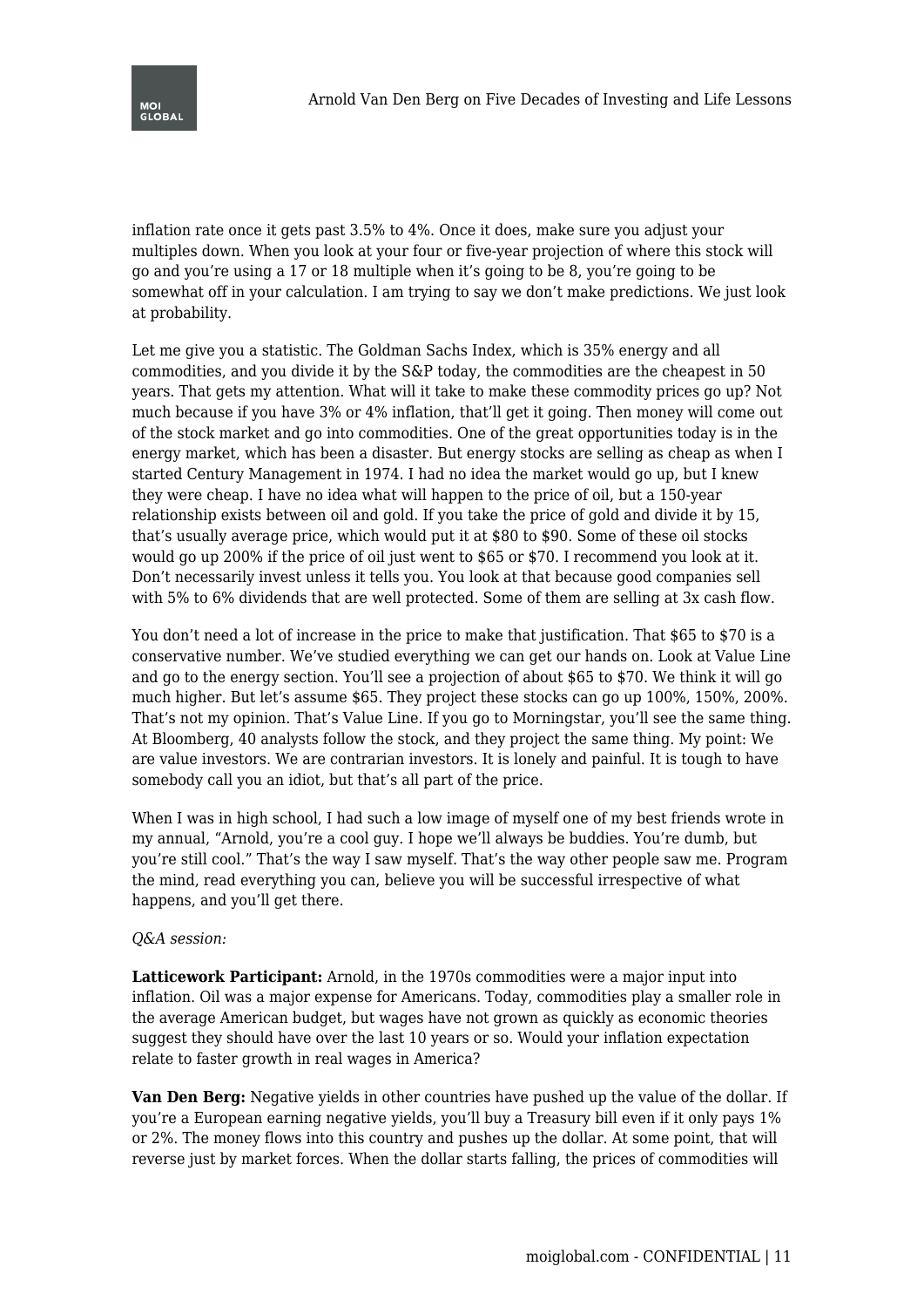

rise. I have not done a lot of investing in emerging markets, and I'm not sure I will. But I see opportunities in emerging markets because as the dollar comes down, those commoditybased countries will benefit. Countries producing copper or gold, like South Africa, and agriculture-based economies will prosper as their commodity prices rise. They will prosper because of the fall in the dollar, not because of anything they do. Their stock markets will also rise.

Remember one thing: When you see a lead story in a magazine like *Business Week*, it might take a couple of years before it starts to happen, but it's an early warning sign. If you disagree with me, just watch for it and watch your P/E multiples. The first indicator of future inflation, with all due respect to all the economists and the Federal Reserve, is the price of gold. In 1971, the price of gold went up a year before the inflation hit. If you look back to any inflationary period, you'll see the price of gold sniffs it out, so you have an early warning signal to start thinking.

Here's the beauty: No matter what happens, if you program yourself to win, you'll choose those things that will be compatible with your subconscious mind.

**Latticework Participant:** I'm curious about how you think about the changes that happened over your investing career. You are saying little has changed regarding the commodity markets, and you forecast it will recover. In all your investments, did you notice some change over time? And if yes, how did you navigate those changes?

**Green:** What's changed? In some ways, you have a classic, timeless way of investing. But what's changed and what's different now that makes it, in some ways, more challenging?

**Van Den Berg:** Do you mean the investment environment?

**Green:** Yes, it's different in many ways, right? The indexes have become unbelievably difficult. We don't know whether some paradigm has shifted in terms of inflation. How do you know you're not wrong and the things you've been using are still relevant?

**Van Den Berg:** That's a thing we live with as investment counselors. We're often wrong. The most important thing is over the long run it all works out. Let me give you one thing you can back up statistically. The biggest change has been passive investment. There's no point in picking stocks. You just buy the index, a mutual fund, or an ETF. Those are valid principles, and I support them. But if you look at value investment since 1938 or at a rolling 10 years, there have been 84 of them. In all but 11, value has outperformed everything over a 10-year period. Value has underperformed recently. It's the second 10-year period that's the worst since 1938. Even good value investors have been hurt badly. It's because their style is not in line.

I've learned when something else is hot, like FANG stocks, who wants to buy a cheap value stock? If these things are going up, you'll have low returns on value, and people will match the index. But a time will come when things move the other way. This tidal wave of money in the passive investments will come into the value investors. Then value investors, over the next 10 years, will have a chance to shine. You stick with something that has proven over a